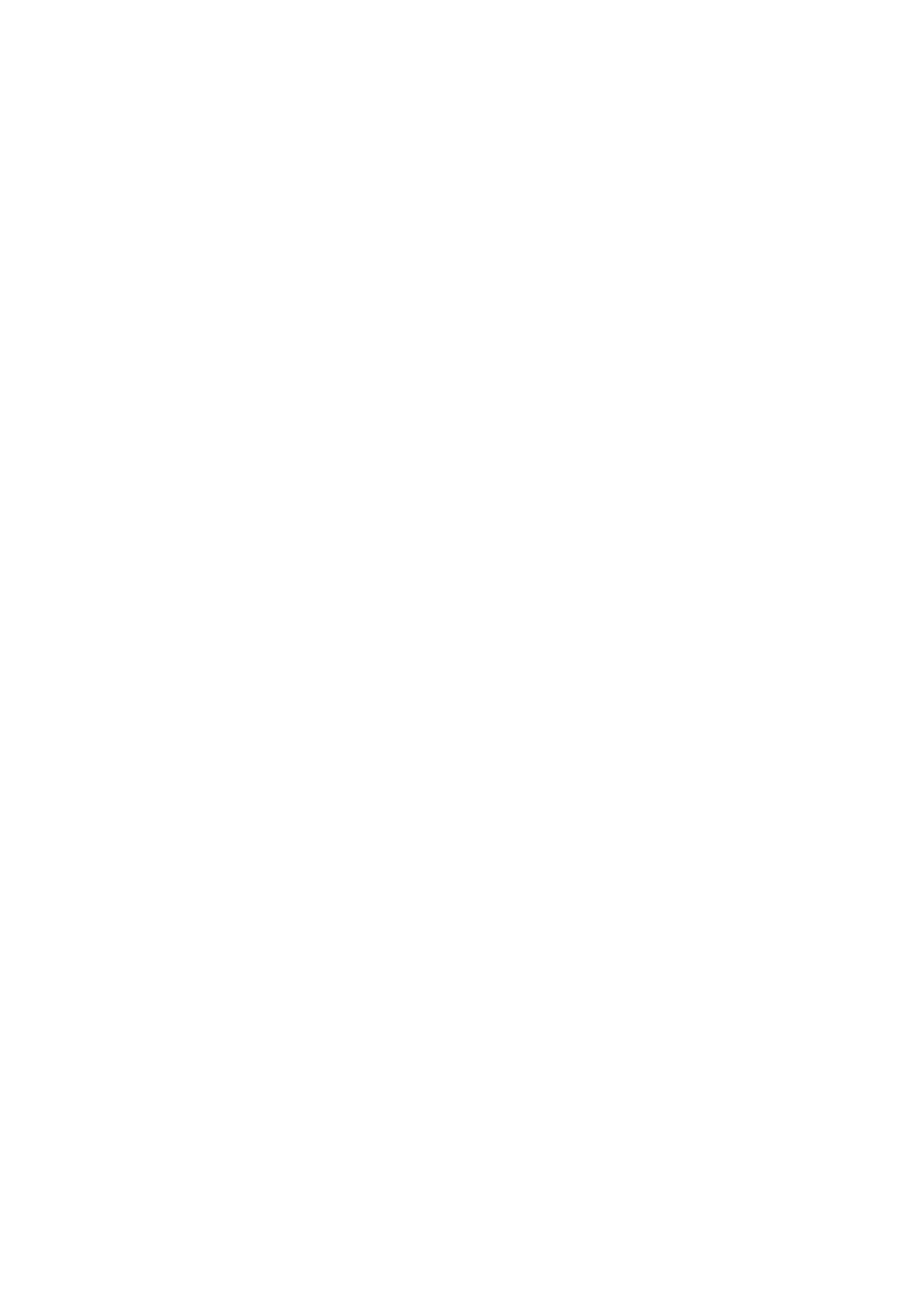#### **OSPF Area Entry**

#### *Area ID, Area Type, Metric*

| <b>Setting</b> | <b>Description</b>                                       | <b>Factory Default</b> |
|----------------|----------------------------------------------------------|------------------------|
| Area ID        | Define the areas that this L3 switch/router connects to. | 0.0.0.0                |
| Area Type      | Define the area type, Stub Area or NSSA.                 | Normal                 |
| Metric         | Define the metric value.                                 |                        |

#### **OSPF Area Table**

Shows the current OSPF area table in the L3 switch/router.

### **OSPF Interface Settings**

| $LAN_A$ $\vee$       |         |                                                         |                                           |                      |                     |      |                 |        |
|----------------------|---------|---------------------------------------------------------|-------------------------------------------|----------------------|---------------------|------|-----------------|--------|
| 10.0.1.1 $\vee$      |         |                                                         |                                           |                      |                     |      |                 |        |
|                      |         |                                                         |                                           |                      |                     |      |                 |        |
| 10                   |         |                                                         |                                           |                      |                     |      |                 |        |
| 40                   |         |                                                         |                                           |                      |                     |      |                 |        |
| $\checkmark$<br>None |         |                                                         |                                           |                      |                     |      |                 |        |
|                      |         |                                                         |                                           |                      |                     |      |                 |        |
|                      |         |                                                         |                                           |                      |                     |      |                 |        |
|                      |         |                                                         |                                           |                      |                     |      |                 |        |
| Modify               |         |                                                         |                                           |                      |                     |      |                 |        |
|                      |         |                                                         |                                           |                      |                     |      |                 |        |
|                      |         |                                                         |                                           |                      |                     |      | MD <sub>5</sub> |        |
|                      |         |                                                         |                                           |                      | Type                |      | ID              | Metric |
|                      |         |                                                         |                                           |                      |                     |      |                 |        |
|                      |         |                                                         |                                           |                      |                     |      |                 |        |
|                      |         |                                                         |                                           |                      |                     |      |                 |        |
|                      |         |                                                         |                                           |                      |                     |      |                 |        |
|                      |         |                                                         |                                           |                      |                     |      |                 |        |
|                      | Area ID | $(0 \sim 255)$<br>(1 ~ 255)<br><b>State</b><br>Activate | (1 ~ 65535)<br>(1 ~ 65535)<br>(1 ~ 65535) | (up to 8 characters) | Priority Hello Dead | Auth | Auth Key        | Key    |

Before using OSPF, we have to assign an interface for each area. Also the detailed information of the interface can be defined in this section. See the details in the following descriptions:

#### **OSPF Interface Setting Entry**

#### *Configuration details* **Setting Description Factory Default** Interface Name Define the interface name. N/A Area ID Define the Area ID. N/A Router Priority  $\big|$  Define the L3 switch/router's priority. Hello Interval | Hello packets are packets that an OSPF process sends to its OSPF neighbors to maintain connectivity with those neighbors. The hello packets are sent at a configurable interval (in seconds). The value of all hello intervals must be the same within a network. 10 Dead Interval The dead interval is also a configurable interval (in seconds), and defaults to four times the value of the hello interval. 40 Auth Type  $\bigcirc$  OSPF authentication allows the flexibility to authenticate OSPF neighbors. Users can enable authentication to exchange routing update information in a secure manner. OSPF authentication can either be none, simple, or MD5. However, authentication is not necessary to be set. If it is set, all L3 switches / routers on the same segment must have the same password and authentication method. None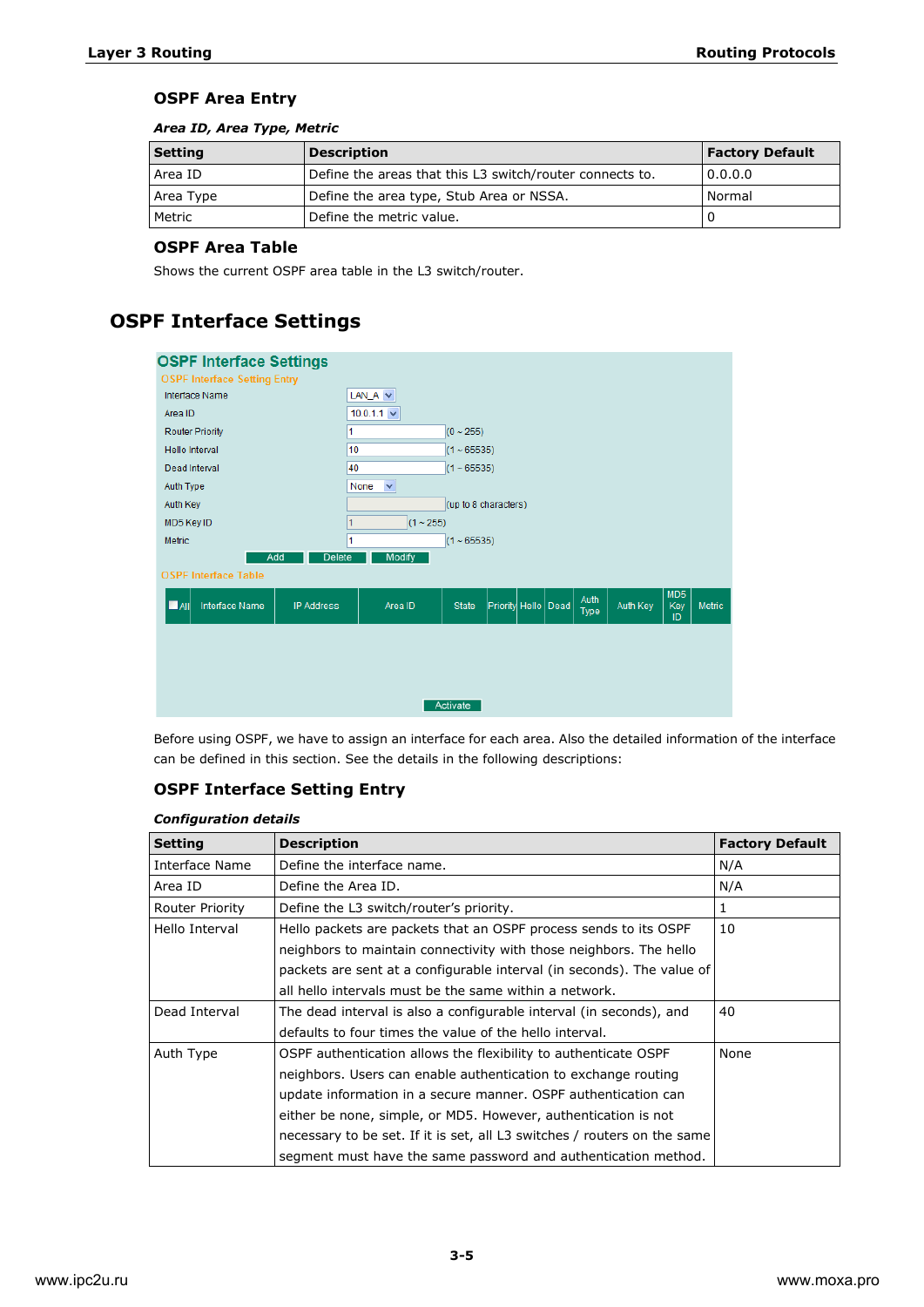| Auth Key   | Authentication key means the clear-text password when using           | N/A |
|------------|-----------------------------------------------------------------------|-----|
|            | "Simple" method of the authentication type or MD5 encrypted           |     |
|            | password when using MD5 of authentication type.                       |     |
| MD5 Key ID | MD5 authentication provides higher security than plain text           |     |
|            | authentication. This method uses the MD5 to calculate a hash value    |     |
|            | from the contents of the OSPF packet and the authentication key. This |     |
|            | hash value is transmitted in the packet, along with a key ID.         |     |
| Metric     | Manually set Metric / Cost of OSPF.                                   |     |

#### **OSPF Interface Table**

Shows the current OSPF interface table in a list.

#### *Area ID, Area Type, Metric*

| Setting   | <b>Description</b>                                       | <b>Factory Default</b> |
|-----------|----------------------------------------------------------|------------------------|
| Area ID   | Define the areas that this L3 switch/router connects to. | 0.0.0.0                |
| Area Type | Define the area type, Stub Area or NSSA.                 | Normal                 |
| Metric    | Define the metric value.                                 |                        |

### **OSPF Virtual Link Settings**



All areas in an OSPF autonomous system must be physically connected to the backbone area (Area 0.0.0.0). However, this is impossible in some cases. For those cases, users can create a virtual link to connect to the backbone through a non-backbone area and also use virtual links to connect two parts of a partitioned backbone through a non-backbone area.

#### **OSPF Virtual Link Entry**

#### *Configuration details*

| <b>Setting</b>    | <b>Description</b>                                             | <b>Factory Default</b> |
|-------------------|----------------------------------------------------------------|------------------------|
| l Transit Area ID | Define the areas that this L3 switch/router connects to.       | N/A                    |
|                   | Neighbor Router ID   Define the neighbor L3 switch/route's ID. | N/A                    |

#### **OSPF Virtual Link Table**

Shows the current OSPF virtual link table.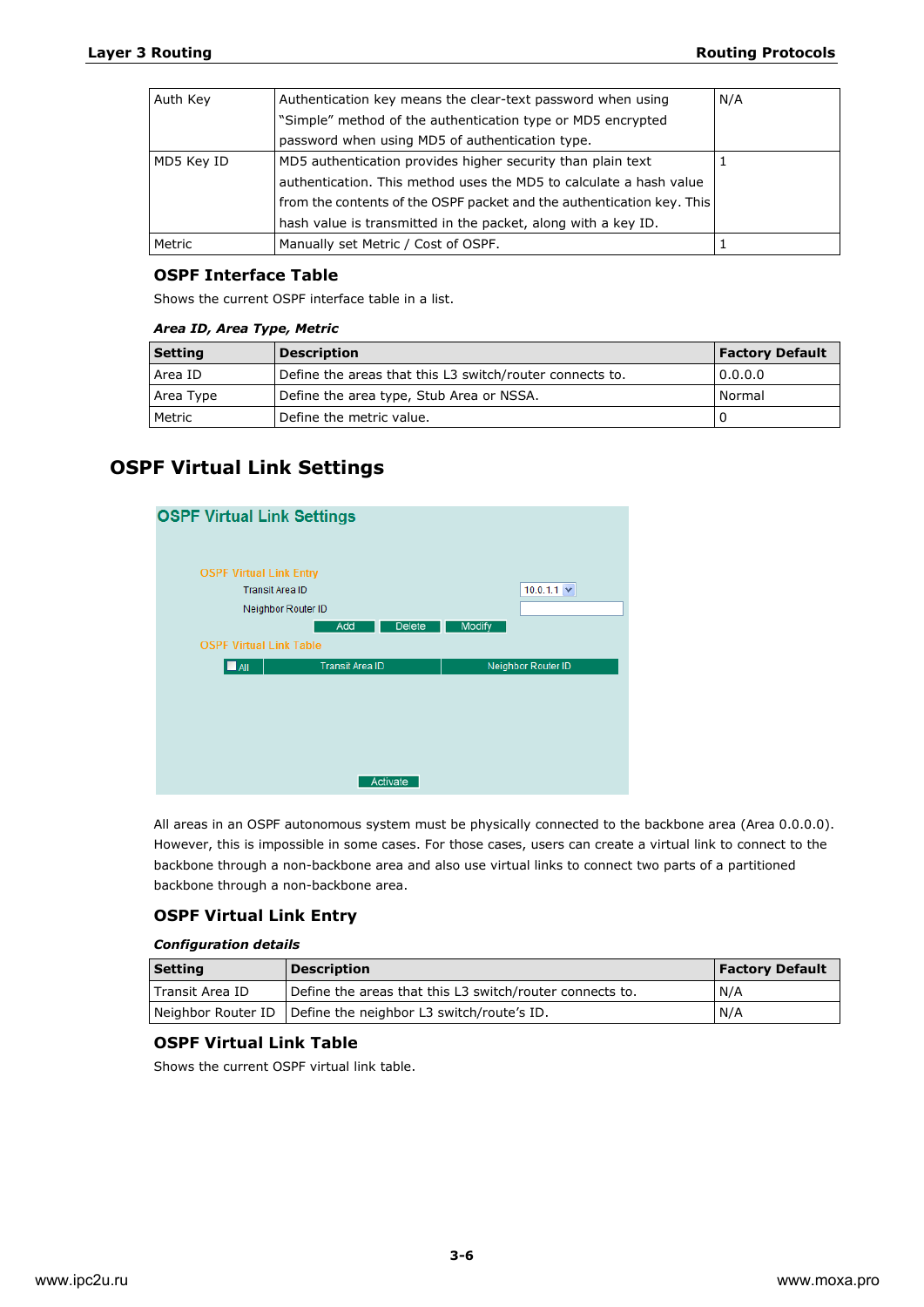### **OSPF Area Aggregation Settings**

| <b>OSPF Area Aggregation Settings</b> |                        |                                |                     |
|---------------------------------------|------------------------|--------------------------------|---------------------|
| <b>OSPF Aggreation Entry</b>          |                        |                                |                     |
| Area ID                               |                        | $10.0.1.1 \times$              |                     |
|                                       | <b>Network Address</b> |                                |                     |
|                                       | Network Mask           |                                |                     |
|                                       | Add                    | <b>Modify</b><br><b>Delete</b> |                     |
| <b>OSPF Aggregation Table</b>         |                        |                                |                     |
| $\blacksquare$ All                    | Area ID                | <b>Network Address</b>         | <b>Network Mask</b> |
|                                       |                        |                                |                     |
|                                       |                        |                                |                     |
|                                       |                        |                                |                     |
|                                       |                        |                                |                     |
|                                       |                        |                                |                     |
|                                       | Activate               |                                |                     |
|                                       |                        |                                |                     |

Each of OSPF areas which consist of a set of interconnected subnets and traffic across areas is handled by routers attached to two or more areas, known as Area Border Routers (ABRs). With OSPF aggregation function, users can combine groups of routes with common addresses into a single routing table entry. The function is used to reduce the size of routing tables.

#### **OSPF Aggregation Entry**

#### *Configuration details*

| <b>Setting</b>  | <b>Description</b>                             | <b>Factory Default</b> |
|-----------------|------------------------------------------------|------------------------|
| Area ID         | Select the Area ID that you want to configure. | N/A                    |
| Network Address | I Fill in the network address in the area.     | N/A                    |
| Network Mask    | l Fill in the network mask.                    | N/A                    |

#### **OSPF Aggregation Table**

Shows the current OSPF aggregation table.

### **OSPF Neighbor Table**

| <b>OSPF Neighbor Table</b> |                |                |           |  |
|----------------------------|----------------|----------------|-----------|--|
| Page 1/1 v                 |                |                |           |  |
| Index Neighbor ID          | Priority State | <b>Address</b> | Interface |  |
|                            |                |                |           |  |
|                            |                |                |           |  |
|                            |                |                |           |  |
|                            |                |                |           |  |

Shows the current OSPF neighbor table.

### **OSPF Database Table**

|               | <b>OSPF Database Table</b> |               |                      |       |  |
|---------------|----------------------------|---------------|----------------------|-------|--|
| Page 1/1 v    |                            |               |                      |       |  |
| Index Area ID | Database Type              | Link State ID | Advertised<br>Router | Route |  |

Shows the current OSPF database table.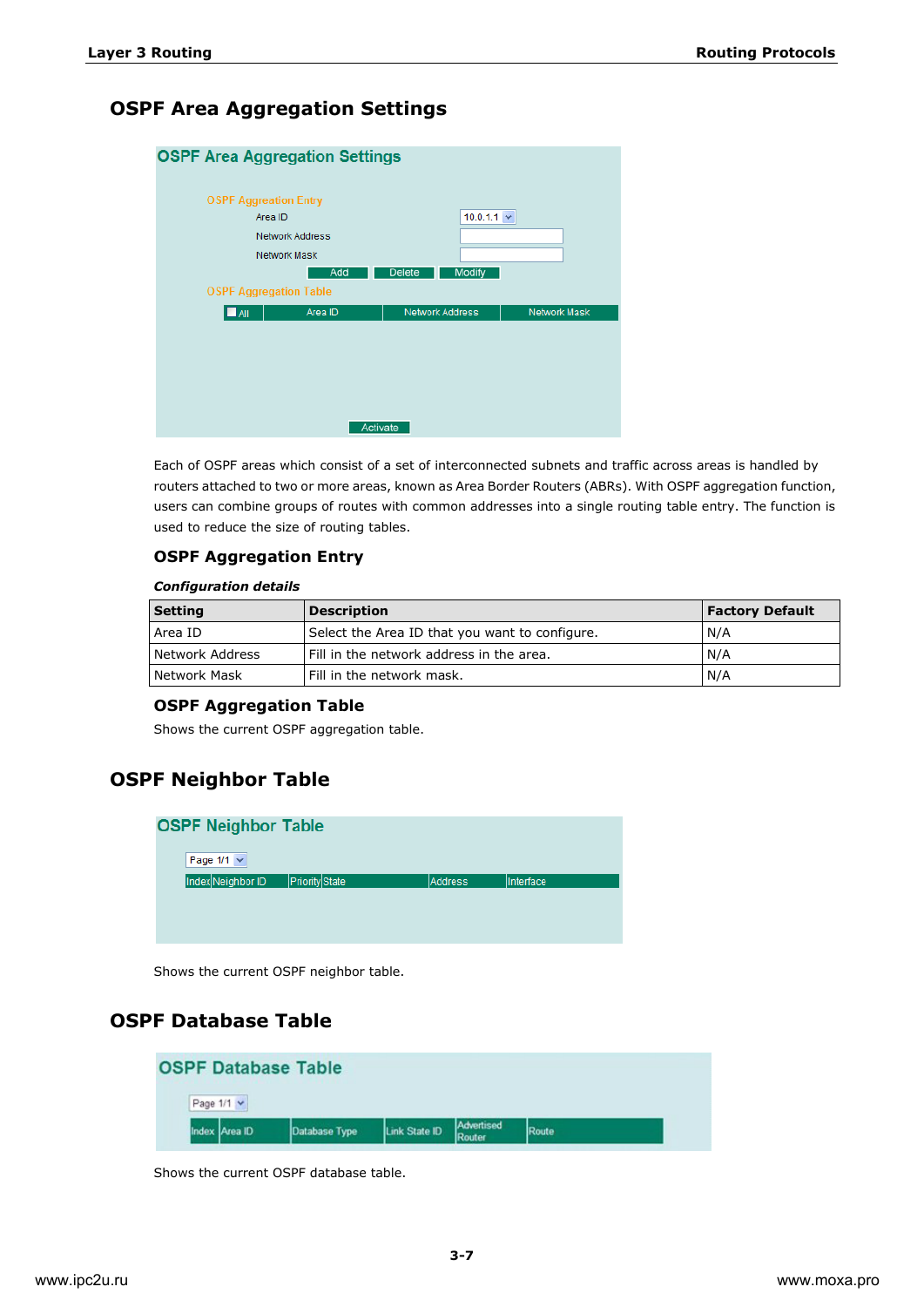# **Gateway Redundancy**

## **VRRP Settings**

|                | <b>VRRP Settings</b>                |                   |                   |                       |             |            |                                |          |                    |
|----------------|-------------------------------------|-------------------|-------------------|-----------------------|-------------|------------|--------------------------------|----------|--------------------|
|                | <b>VRRP Enable</b>                  |                   |                   |                       |             |            |                                |          |                    |
| Enable         |                                     |                   |                   | П                     |             |            |                                |          |                    |
|                | <b>VRRP Interface Setting Entry</b> |                   |                   |                       |             |            |                                |          |                    |
| Enable         |                                     |                   |                   |                       |             |            |                                |          |                    |
|                | Virtual IP                          |                   |                   |                       |             |            |                                |          |                    |
|                | Virtual Router ID                   |                   |                   |                       | $(1 - 255)$ |            |                                |          |                    |
| Priority       |                                     |                   |                   |                       | $(1 - 254)$ |            |                                |          |                    |
|                | <b>Preemption Mode</b>              |                   |                   | Enable                |             |            |                                |          |                    |
|                | <b>VRRP Interface Table</b>         | Modify            |                   |                       |             |            |                                |          |                    |
|                | Interface Name                      | <b>IP Address</b> | <b>VLAN</b><br>ID | <b>VRRP</b><br>Enable | VRRP Status | Virtual IP | <b>Virtual</b><br>Router<br>ID | Priority | Preemption<br>Mode |
|                | LAN A                               | 10.0.1.1          | 10                | <b>Disabled</b>       | Init        | 0.0.0.0    | 0                              | 100      | Enabled            |
| $\mathbb{R}^n$ | LAN B                               | 10.0.2.1          | 20                | <b>Disabled</b>       | Init        | 0.0.0.0    | 0                              | 100      | Enabled            |
|                |                                     | Activate          |                   |                       |             |            |                                |          |                    |

The Virtual Router Redundancy Protocol (VRRP) feature can solve the static configuration problem. VRRP enables a group of routers to form a single virtual router with a virtual IP address. The LAN clients can then be configured with the virtual router's virtual IP address as their default gateway. The virtual router is the combination of a group of routers, and also known as a VRRP group.

#### *Enable*

| <b>Setting</b> | <b>Description</b>                         | <b>Factory Default</b> |
|----------------|--------------------------------------------|------------------------|
| Enable         | Checkmark the checkbox to enable the VRRP. | N/A                    |

#### *VRRP Interface Setting Entry*

| <b>Setting</b>    | <b>Description</b>                                                   | <b>Factory Default</b> |
|-------------------|----------------------------------------------------------------------|------------------------|
| Enable            | Determines to enable the VRRP entry or not.                          | <b>Disabled</b>        |
| Virtual IP        | L3 switches / routers in the same VRRP group must have the           | 0.0.0.0                |
|                   | identical virtual IP address like VRRP ID. This virtual IP           |                        |
|                   | address must belong to the same address range as the real IP         |                        |
|                   | address of the interface.                                            |                        |
| Virtual Router ID | Virtual Router ID is used to assign a VRRP group. The L3             | $\Omega$               |
|                   | switches / routers, which operate as master / backup, should         |                        |
|                   | have the same                                                        |                        |
|                   | ID. Moxa L3 switches / routers support one virtual router ID for     |                        |
|                   | each interface. The usable range of ID is 1 to 255.                  |                        |
| Priority          | Determines priority in a VRRP group. The priority value range is 100 |                        |
|                   | 1 to 255 and the 255 is the highest priority. If several L3          |                        |
|                   | switches / routers have the same priority, the router with           |                        |
|                   | higher IP address has the higher priority. The usable range is "1    |                        |
|                   | to 255".                                                             |                        |
| Preemption Mode   | Determines whether a backup L3 switch / router will take the         | Enabled                |
|                   | authority of master or not.                                          |                        |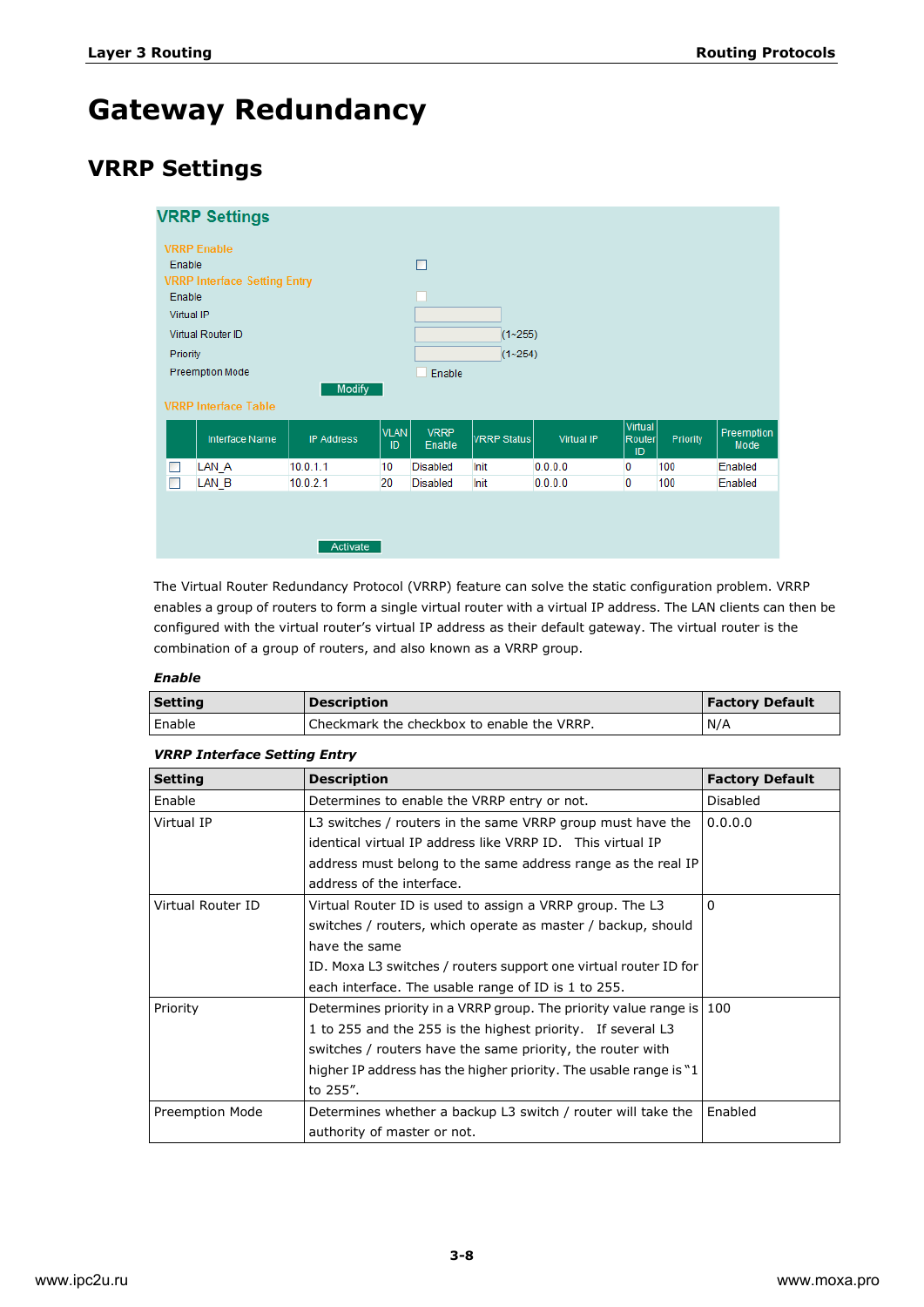# **Routing Table**

The **Routing Table** page shows all routing entries used by the Moxa Layer 3 switch.

| <b>All Routing Entry List</b>                           |              |           |          |                 |            |  |
|---------------------------------------------------------|--------------|-----------|----------|-----------------|------------|--|
| All                                                     | $\checkmark$ |           |          | Page 1/1 $\vee$ |            |  |
| ΑII<br>Connected<br><b>Static</b><br>RIP<br><b>OSPF</b> |              | stination | Next hop | Interface Name  | Metric VID |  |

#### *All Routing Entry List*

| <b>Setting</b> | <b>Description</b>                | <b>Factory Default</b> |
|----------------|-----------------------------------|------------------------|
| All            | Show all routing rules            | N/A                    |
| Connected      | Show connected routing rules      | N/A                    |
| Static         | Show static routing rules         | N/A                    |
| <b>RIP</b>     | Show RIP exchanged routing rules  | N/A                    |
| <b>OSPF</b>    | Show OSPF exchanged routing rules | N/A                    |

# **Distance Vector Multicast Routing Protocol (DVMRP)**

Distance Vector Multicast Routing Protocol (DVMRP) is used to build multicast delivery trees on a network. When a layer 3 switch receives a multicast packet, DVMRP will provide a routing table for the relevant multicast group, and include distance information on the number f devices between the router and the packet destination. The multicast packet will then be forwarded through the Layer 3 switch interface specified in the multicast routing table.

### **DVMRP Settings**

The **DVMRP** page is used to set up the DVMRP table for Moxa Layer 3 switches.



#### *DVMRP Enable*

Enable or disable DVMRP globally.

**NOTE** Two different multicast routing protocols can NOT both be enabled on the same Moxa Layer 3 switch. Only either DVMRP or PIM-DM can be enabled, not both.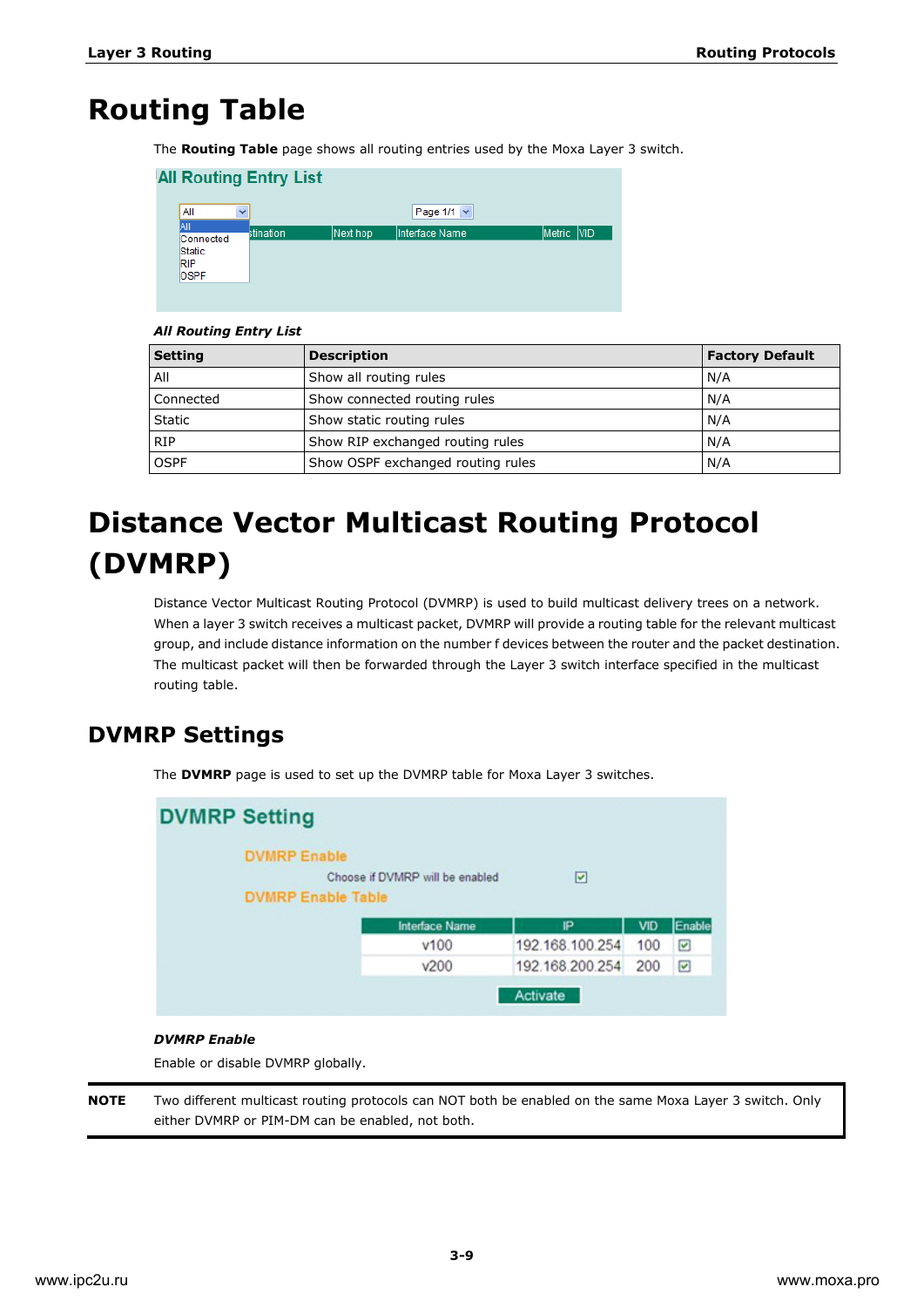#### *DVMRP Enable Table*

Enable or Disable the DVMRP by selected interface.

## **DVMRP Routing Entry List**

| Page 1/1 v                                                                           |  |
|--------------------------------------------------------------------------------------|--|
|                                                                                      |  |
| Expire<br><b>NID</b><br>Index Type Destination<br>Cost<br>Interface Name<br>Next hop |  |

Shows the current DVMRP Routing Entry List

## **DVMRP Neighbors List**

| Page 1/1 v<br>Hold<br><b>ND</b><br>Index<br>Neighbor IP<br>Interface Name | <b>DVMRP Neighbors List</b> |  |                |             |
|---------------------------------------------------------------------------|-----------------------------|--|----------------|-------------|
|                                                                           |                             |  |                |             |
|                                                                           |                             |  | Expire<br>Time | <b>Time</b> |

Shows the current DVMRP neighbors list

# **DVMRP Multicast Routing Entry List**

| <b>DVMRP Multicast Routing Entry List</b> |        |                      |                |  |  |          |  |
|-------------------------------------------|--------|----------------------|----------------|--|--|----------|--|
| Page $1/1$ $\vee$                         |        |                      |                |  |  |          |  |
| <b>ulticast</b><br>iroup                  | Source | lostream<br>Neighbor | Interface Name |  |  | nterface |  |

Shows the current DVMRP Multicast Routing Entry List

# **Protocol Independent Multicast, Dense Mode (PIM-DM)**

Protocol Independent Multicast (PIM) is a method of forwarding traffic to multicast groups over the network using any pre-existing unicast routing protocol, such as RIP or OSPF, set on routers within a multicast network. PIM Dense Mode (PIM-DM) protocol will flood multicast traffic on the network and revise the multicast routing table based on the responses.

## **PIM-DM Settings**

The **PIM-DM** page is used to set up the PIM-DM table for Moxa Layer 3 switch.